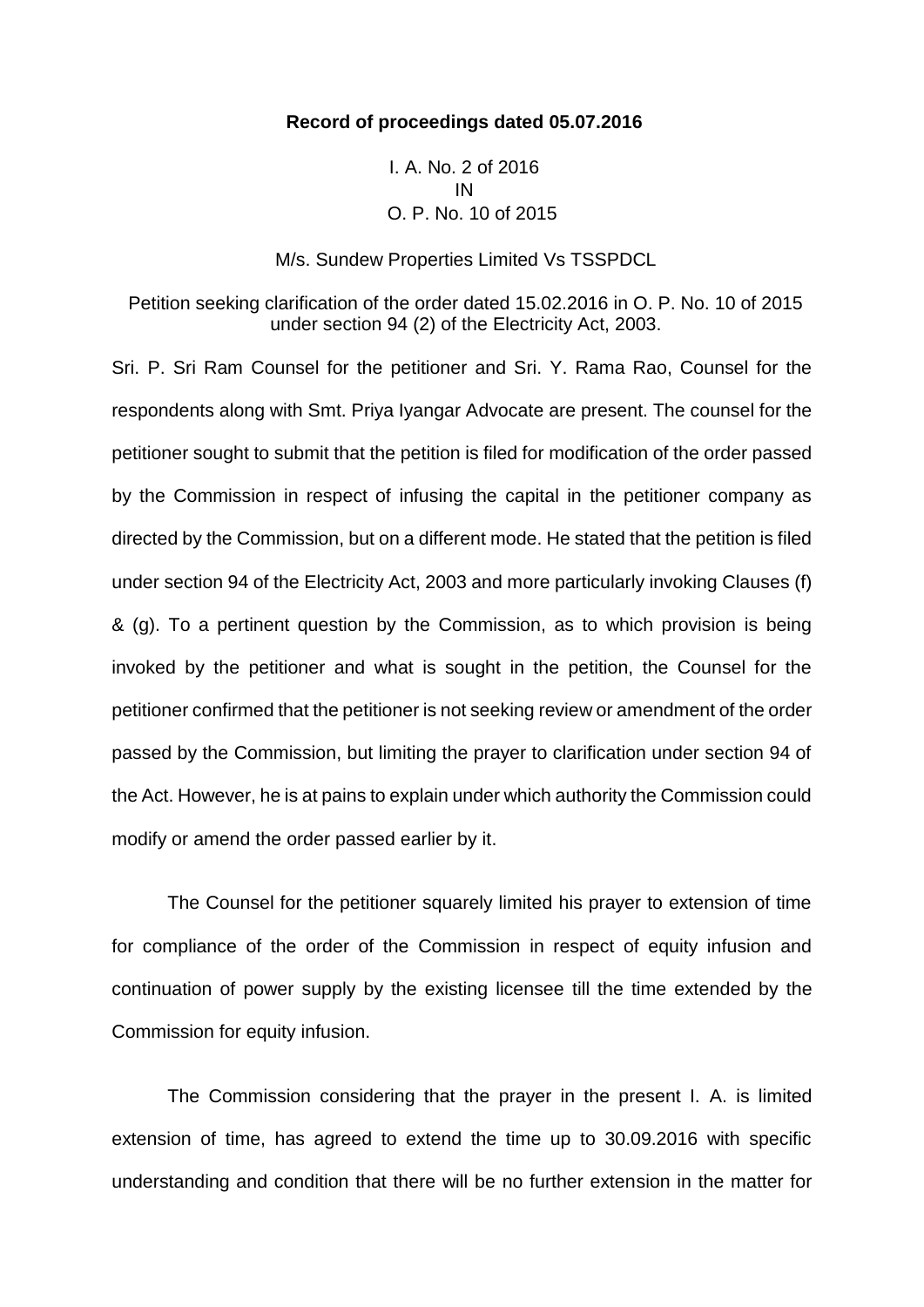any reason in respect of the extension of time by the Commission for equity infusion. The Commission directed the existing licensee to continue the supply till 30.09.2016 and also directed it to put the same in writing as per the direction of the Commission and communicate it to the petitioner. The Commission will pass appropriate orders on this I. A.

| Sd/-   | Sd/-   | Sd/-     |
|--------|--------|----------|
| Member | Member | Chairman |

## O. P. No. 13 of 2016

M/s Sundew Properties Limited Vs TSSPDCL

Filed a petition questioning the action of the existing area distribution licensee (respondent) in seeking to disconnect the power supply.

Sri. P. Sri Ram Counsel for the petitioner and Sri. Y. Rama Rao, Counsel for the respondents along with Smt. Priya Iyangar Advocate are present. The counsel for the petitioner stated that the petitioner intends to withdraw the petition, accordingly, the petition may be dismissed as withdrawn. The counsel for the respondent has no objection, as the relief has already been granted by the Commission vide letter dated 26.03.2016.

Accordingly, the petition is dismissed as withdrawn.

| Sd/-   | Sd/-   | Sd/-     |
|--------|--------|----------|
| Member | Member | Chairman |
|        |        |          |

O. P. No. 14 of 2016

M/s. Ushakiron Movies vs TSSPDCL

Filed an application seeking extension of the renewal of the exemption from having distribution license as granted in by Order dated 18.05.2012 by erstwhile APERC.

Sri. K. Gopal Choudary, Advocate appearing for Sri Dhulipala V.A.S. Ravi Prasad, Counsel for the petitioner and Sri. Y. Rama Rao, Counsel for the respondent along with Smt. Priya Iyangar Advocate are present. The counsel for the petitioner made elaborate arguments in respect of the petition and options available to the petitioner, which can be directed by the Commission. The Counsel for the respondent stated that